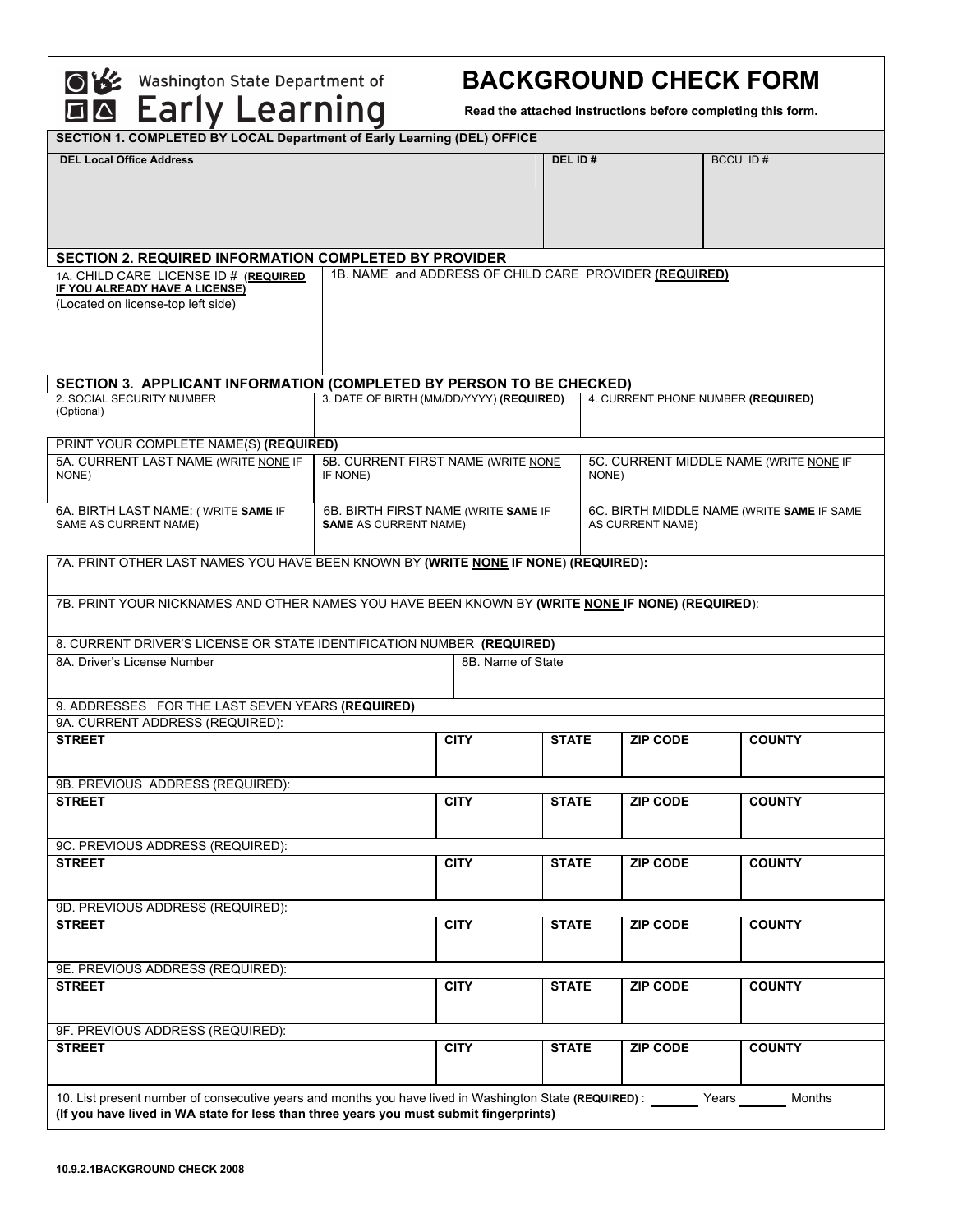|                                                                                                                                                                                                                                                                       | 11. FINGERPRINTS - Have you completed <i>fingerprints</i> for <b>DEL</b> within the last three years? (REQUIRED) $\Box$ Yes $\Box$ No               |                                |  |  |  |  |  |
|-----------------------------------------------------------------------------------------------------------------------------------------------------------------------------------------------------------------------------------------------------------------------|-----------------------------------------------------------------------------------------------------------------------------------------------------|--------------------------------|--|--|--|--|--|
|                                                                                                                                                                                                                                                                       | 12A. Have you been convicted of any crime? If yes, fill in the blanks below. Add a page if you need more room.                                      | $\Box$ Yes $\Box$ No           |  |  |  |  |  |
|                                                                                                                                                                                                                                                                       |                                                                                                                                                     |                                |  |  |  |  |  |
| 12B. Do you have charges (pending) against you for any crime?                                                                                                                                                                                                         | Degree: ________ State: ______                                                                                                                      |                                |  |  |  |  |  |
|                                                                                                                                                                                                                                                                       |                                                                                                                                                     | State: 11                      |  |  |  |  |  |
| 13.                                                                                                                                                                                                                                                                   | Have you ever received a notice from a court or state agency stating that you have sexually abused, physically abused,                              |                                |  |  |  |  |  |
| 14. Has a court or state agency ever denied you a contract or license; terminated, revoked or suspended your contract<br>or license; or have you ever given up your contract or license because a court or agency was taking action against you? $\Box$ Yes $\Box$ No |                                                                                                                                                     |                                |  |  |  |  |  |
| 15.                                                                                                                                                                                                                                                                   | Has a court ever written an order of protection or a restraining order lasting more than 30 days against you for                                    |                                |  |  |  |  |  |
| to work with vulnerable children. My signature in box number 17 means:                                                                                                                                                                                                | 16. I am the person named above. If I do not tell the whole truth on this form, I understand I can be charged with perjury and I may not be allowed |                                |  |  |  |  |  |
|                                                                                                                                                                                                                                                                       | • I give DEL permission to check my background with any governmental entity and law enforcement agency.                                             |                                |  |  |  |  |  |
| • If a founded finding is identified, I give DEL permission to give only my name and that a founded finding was identified to any persons or<br>entities in Section 2.                                                                                                |                                                                                                                                                     |                                |  |  |  |  |  |
|                                                                                                                                                                                                                                                                       | • I give DEL permission to give all my other background information to the persons or entities named in Section 2.                                  |                                |  |  |  |  |  |
| This permission is good for 90 days from the date signed. I can change my mind about this permission in writing at any time.                                                                                                                                          |                                                                                                                                                     |                                |  |  |  |  |  |
| 17. YOUR SIGNATURE (REQUIRED)                                                                                                                                                                                                                                         | 18. YOUR PARENT OR GUARDIAN'S SIGNATURE IF<br>YOU ARE UNDER 18.                                                                                     | 19. Today's Date<br>(REQUIRED) |  |  |  |  |  |
| SECTION 4. FOR USE BY DEL STAFF ONLY                                                                                                                                                                                                                                  |                                                                                                                                                     |                                |  |  |  |  |  |
| CAMIS files checked by                                                                                                                                                                                                                                                | on date<br>$\Box$ No information found                                                                                                              | $\Box$ Information available   |  |  |  |  |  |

г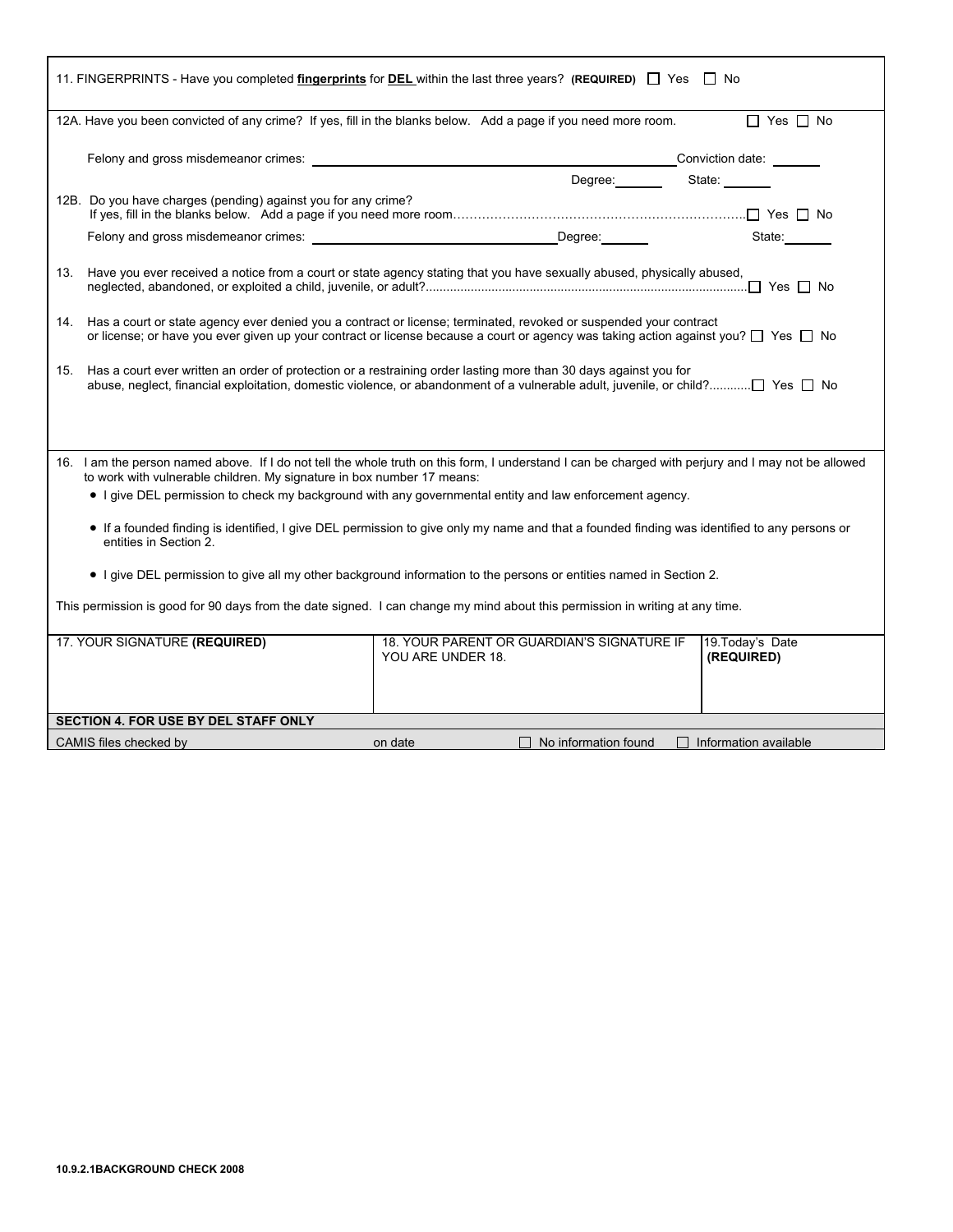## **INSTRUCTION SHEET FOR FILLING OUT THE BACKGROUND CHECK FORM**

You MUST fill in ALL boxes on this form as instructed. READ the instruction for each Section and each box.

**You MUST** put an answer in the box. You can put **NO, NOT APPLICABLE (N/A),** or **NONE.** 

**DO NOT** answer any question by putting **UNKNOWN** or a **QUESTION MARK** in the box. If you do, the form will be sent back. Read each question carefully.

**You MUST** put an answer in every box and return this form to: *(DEL Local Office)*

## **If fingerprints are required this form must be submitted with the completed fingerprint packet.**

 Most background authorization forms are sent back to the requester for the following reasons: \*Wrong form \*Blank Boxes \*Bad handwriting

\*Person under 18 signs the form without a parent or guardian signature

\*Date signed is older than three (3) months from the date DEL received the form

#### **SECTION 2: This section must be completed by the licensed provider requesting this background check.**

1A. **YOU (The Provider) MUST** put your license control ID number in this box. This number is located on the upper left side of the license. If you are applying to be a licensed child care provider skip to 1B

1B. **YOU (The Provider) MUST** complete this box. Fill in your name and address as it is or will be listed on your license.

### **SECTION 3: You MUST fill out this section if you are the person we are checking.**

- 2. **You MAY** put your social security number (SSN) in this box. Your SSN is not required to conduct a background check.
- 3. **You MUST** fill in your date of birth.
- 4. **You MUST** fill in your telephone number. You **MUST** put **NONE** if you do not have a telephone number.
- 5 A-C **You MUST** put your whole name. If you do not have a name to put in this box, **you MUST** put **NONE**. **SEE EXAMPLE BELOW.**

| -MP'<br><b>ື∨</b><br><b>XA</b><br>__              |                                |                      |  |
|---------------------------------------------------|--------------------------------|----------------------|--|
| <b>NAME</b><br>_AS <sup>~</sup><br><b>JIRRENT</b> | FIRST<br><b>NAME</b><br>IRRFN. | MIDDLE NAME<br>URRFN |  |
| <b>NONE</b>                                       | 'Prince'                       | <b>NONE</b>          |  |

#### 6. **You MUST** put your whole birth name.

 **You MUST** put **SAME** if any of your names are the same as the names you put in box 5A.

- 7A. **You MUST** put last names you have used or have been known by. **You MUST** put **NONE** if you have NOT used or been known by any other last names.
- 7B. **You MUST** put any nicknames you have used. **You MUST** put **NONE** if you have NOT used any nicknames.
- 8A. **You MUST** put your driver's license or state identification number in the box.
- 8B. **You MUST** put the name of the state in the box.

 **You MUST** put **NONE** if you do not have a driver's license or state identification number.

- 9A. **You MUST** fill in the address where you live now.
- 9B-F. **You MUST** fill in the addresses where you previously lived during the last 7 years.
- 10. **You MUST** put the number of years and months you have lived in Washington State without living in another state or country. If you have moved out of Washington to another state or country, **you MUST** start counting the years and months from the date you moved back to Washington State. **Note**: **You MUST** submit fingerprints if you have lived in Washington State for less than three years. Request Fingerprint cards from your local DEL office.
- 11. **You MUST** indicate if you have previously completed fingerprints for DEL or DCCEL within the last three years.
- 12. **You MUST** answer **YES** or **NO**. If your answer is **YES** to A. or B., **you MUST** fill in your conviction and pending charge information.